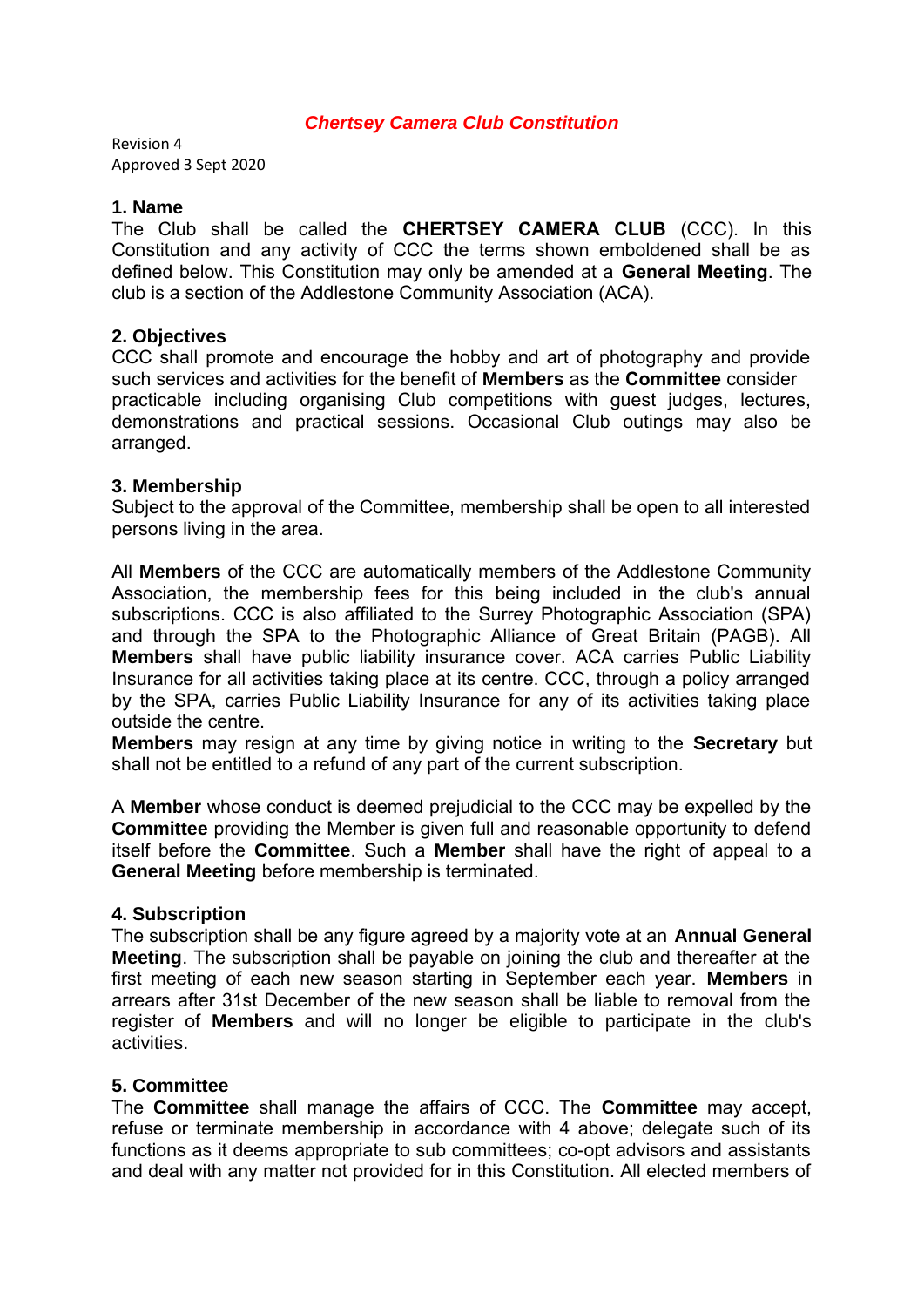the **Committee** shall be eligible for re-election each year except that the Chairman shall not hold that office for more than three consecutive years. 4 members of the **Committee** shall constitute a quorum. **Member**'s nominations for election to the **Committee**, together with written acceptance of the nominee shall be received by the **Secretary** not less than seven days before the date of the **General Meeting**. In the event of an incomplete set of nominations, the **Committee** may put forward nominations for vacancies, with the approval of the nominees.

# **6. General Meetings**

An **Annual General Meeting** shall be held as the last meeting of each season, usually early June each year, or if circumstances beyond the Committee's control mean this cannot be done, then the AGM shall be held as soon as possible after the start of the next season, when the following business shall be transacted:

- (i) Chairman's Report.
- (ii) Secretary's Report.
- (iii) Treasurer's Report on the accounts for the past Financial Year.
- (iv) To settle Subscription rates.
- (v) Any other previously circulated proposals requiring a vote.
- (vi) Election of Officers and Committee.
- (vii) Presentation of Awards.

An **Extraordinary General Meeting** may be convened by the **Committee** or at the request of not less than 25% of **Members**. That request must clearly state the purpose of the meeting and contain a proposal that calls for a vote.

The Agenda shall be circulated to all Members' at least 21 days before a **General Meeting**. The quorum for General Meetings shall be 25% of Members. Any **Member** may attend and take part in the discussions and vote at **General Meetings.** Proposals for amendment of the **Constitution** must be made in writing and received by the **Secretary** not less than TWO MONTHS before a **General Meeting**. No **General Meeting** shall consider any matter other than those set out in the Agenda for that **General Meeting**.

# **7. Voting.**

Decisions at all meetings shall be by simple majority of Members present and voting, with the exception of a change to this **Constitution** or 9 below which shall require a two-thirds majority. In the event of a tie the Chairman shall have a casting vote.

# **8. Finance**

The funds shall be vested in a Bank or Building Society in the name of the CCC. The Treasurer and at least one other member of the Committee shall have access to the Bank or Building Society account. The Bank or Building Society will accept authorisation from any one of the authorised individuals to transact any amount from the CCC account. However, the Committee shall approve all proposed withdrawals above £150 in value, prior to any banking transaction being undertaken. No expenditure shall be sanctioned which cannot be met from current funds. No action requiring exceptional major expenditure or ongoing financial commitment shall be entered into without the approval of members at a General Meeting**.** The Treasurer shall ensure that all monies are banked and accounted for in a timely manner.